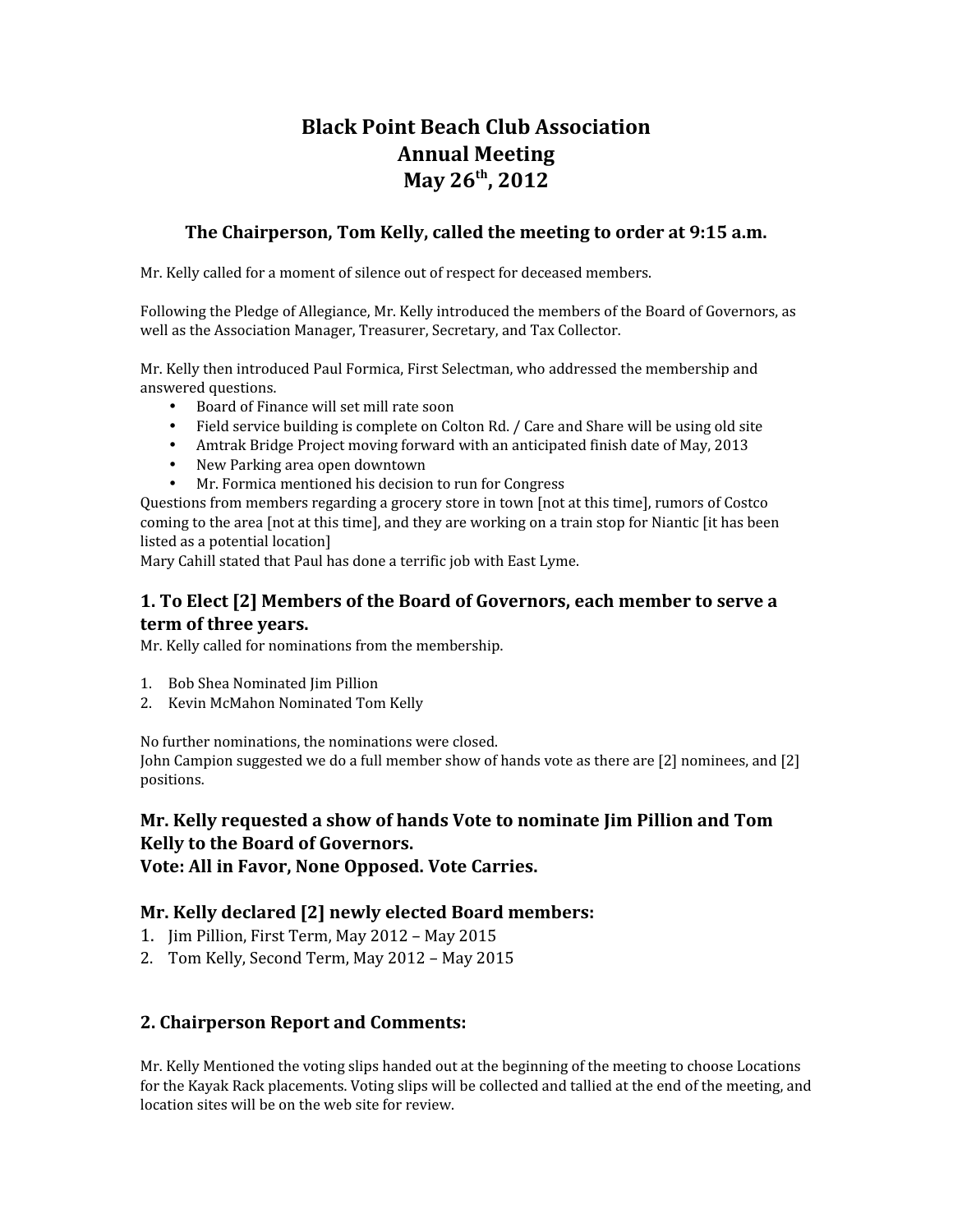Mr. Kelly stated Sandy Sheehan will be retiring from the secretary's position, and Nancy Flynn would address the administration committee issues later in the meeting.

# **3. Manager's Report, Mike Manifold:**

We'll be taking a vote for 4 locations for the kayak racks, and we encourage everyone to vote for the backwater as one of their choices.

At this time, there were many comments and questions from members with the choice of kayak rack locations, and Mr. Manifold suggested voting accordingly, and not to choose sites that were objectionable to members.

Mike also informed members of a new Kayak Tab on the web site, and suggested members send information to Mike for future plans to be posted on the site for group outings, etc.

Mike introduced Garrett Hickey Director of the Rec. program, and Todd Peretz who will be running the Sports Camp.

Clay Courts are on the Calendar for next week.

South Beach is very rocky. The surf rake will be doing the beaches every day, and this situation should improve. No plan at this time to restore beach, and seaweed will be removed each day. Bob Gilson will continue to provide maintenance.

Board will be cleaning top of Billow Road, and will put up security gate.

Tentative plan for post rail on Right of Way at bottom of Sea View to protect grass.

Contracted with East Lyme Police department to provide security for designated days this summer. Boat Docks going in today, 5/26/2012.

# **4. Administration Committee:**

Nancy Flynn reports that the secretary's position will be split, and Karen Zmitruk will now be the recording secretary. A position is now available for a Corresponding secretary, and the job description and posting will be changed on the web site.

A position is also available for Beach Waterfront Supervisor.

## **5. Member Comments:**

Surplus buoys are available for purchase at \$2 each. Please contact Will Fountain.

Concerns from South Beach members regarding no South Beach representation on the BOG. All Association members are encouraged to run for the BOG through the nomination and election process.

Barbara Hills and Will Fountain originally rescued the Black Point sign now hung in the clubhouse. This sign was originally from the Black Point /Crescent Beach Railroad Stop.

Questions regarding the need for 2 secretary positions, as well as the salary.

Carolyn Boyle, Treasurer, answered questions regarding contingency funds.

Concerns about the speed of mopeds, motor scooters and motorcycles, as well as the registration of these machines. East Lyme Police must be called for speeding infractions.

Issues with people fishing at South Beach every day. Need to call police if cars do not have a BP sticker. They is no fishing from 8:00am to 6:00pm daily.

Dog Flags available for \$2. Contact Jane McLane.

## 6. **Budget:**

Question answered by Carolyn Boyle regarding money in reserve.